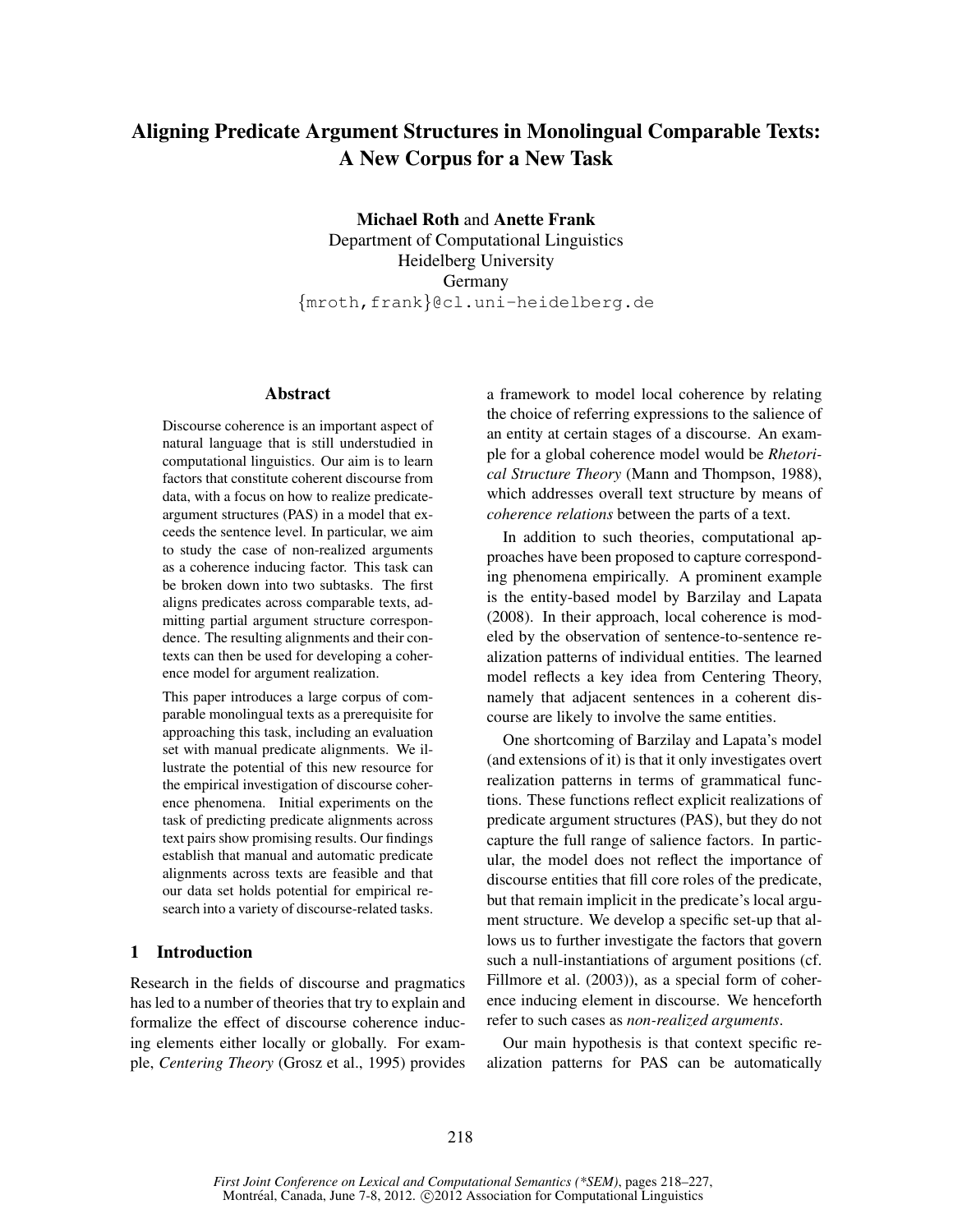learned from a semantically parsed corpus of comparable text pairs. This assumption builds on the success of previous research, where comparable and parallel texts have been exploited for a range of related learning tasks, e.g., unsupervised discourse segmentation (Barzilay and Lee, 2004) and bootstrapping semantic analyzers (Titov and Kozhevnikov, 2010).

For our purposes, we are interested in finding corresponding PAS across comparable texts that are known to talk about the same events, and hence involve the same set of underlying event participants. By aligning predicates in such texts, we can investigate the factors that determine discourse coherence in the realization patterns for the involved participants. As a first step towards this overall goal, we describe the construction of a resource that contains more than 160,000 document pairs that are known to talk about the same events and participants. Example (1), extracted from our corpus of aligned texts, illustrates this point: Both texts report on the same event, in particular the (aligned) event of locating victims in an avalanche. While (1.a) explicitly talks about the location of this event, the role remains implicit in the second sentence of (1.b), given that it can be recovered from the preceding sentence. In fact, realization of this argument would impede the fluency of discourse by being overly repetitive.

- (1) a. ... The official said that  $[no<sub>1</sub> bodies]<sub>Arg1</sub> had$ been recovered [from the avalanches] $_{\text{Arg2}}$  which occurred late Friday in the Central Asian country near the Afghan border some 300 kilometers (185 miles) southeast of the capital Dushanbe.
	- b. Three other victims were trapped *in an avalanche* in the village of Khichikh. [None of the victims bodies]<sub>Arg1</sub> have been found  $[$   $]$  Argm-loc $\cdot$

Our aim is to identify comparable predications across pairs of texts, and to study the coherence factors that determine the realization patterns of argument structures (including roles that remain implicit) in discourse. This can be achieved by considering the full set of arguments that can be recovered from the aligned predications, including both core and non-core (i.e. adjunct) roles. However, in order to relate PAS across texts to one another, we first need to identify corresponding predicates.

In this paper, we construct a large data set to be used for the induction of a coherence model for argument structure realization and related tasks. We discuss the prospects of this data set for the study of coherence factors in PAS realization. Finally, we present first results on the initial task of *predicate alignment* across comparable monolingual texts.

The remainder of this paper is structured as follows: In Section 2, we discuss previous work in related tasks. Section 3 introduces the new task together with a description of how we prepared a suitable data set. Section 4 discusses the potential benefits of the created resource in more detail. Section 5 presents experiments on predicate alignment using this new data set and outlines first results. Finally, we conclude in Section 6 and discuss future work.

## 2 Related Work

Data sets comprising parallel texts have been released for various different tasks, including paraphrase extraction and statistical machine translation (SMT). While corpora for SMT are typically multilingual (e.g. Europarl, Koehn (2005)), there also exist monolingual parallel corpora that consist of multiple translations of one text into the same language (Barzilay and McKeown, 2001; Huang et al., 2002, inter alia). Each translation can provide alternative verbalizations of the same events but little variation can be observed in context, as the overall discourse remains the same. A higher degree of variation can be found in the Microsoft Research Paraphrase Corpus (e.g. MSRPC, Dolan and Brockett (2005)), which consists of paraphrases automatically extracted from different sources. In the MSRPC, however, original discourse contexts are not provided for each sentence. In contrast to truly parallel monolingual corpora, there also exist a range of comparable corpora that have been used for tasks such as (multi-document) summarization (McKeown and Radev, 1995, inter alia). Corpora for this task are collected manually and hence are rather small. Our work presents a method to automatically construct a large corpus of text pairs describing the same underlying events.

In this novel corpus, we identify common events across texts and investigate the argument structures that were realized in each context to establish a co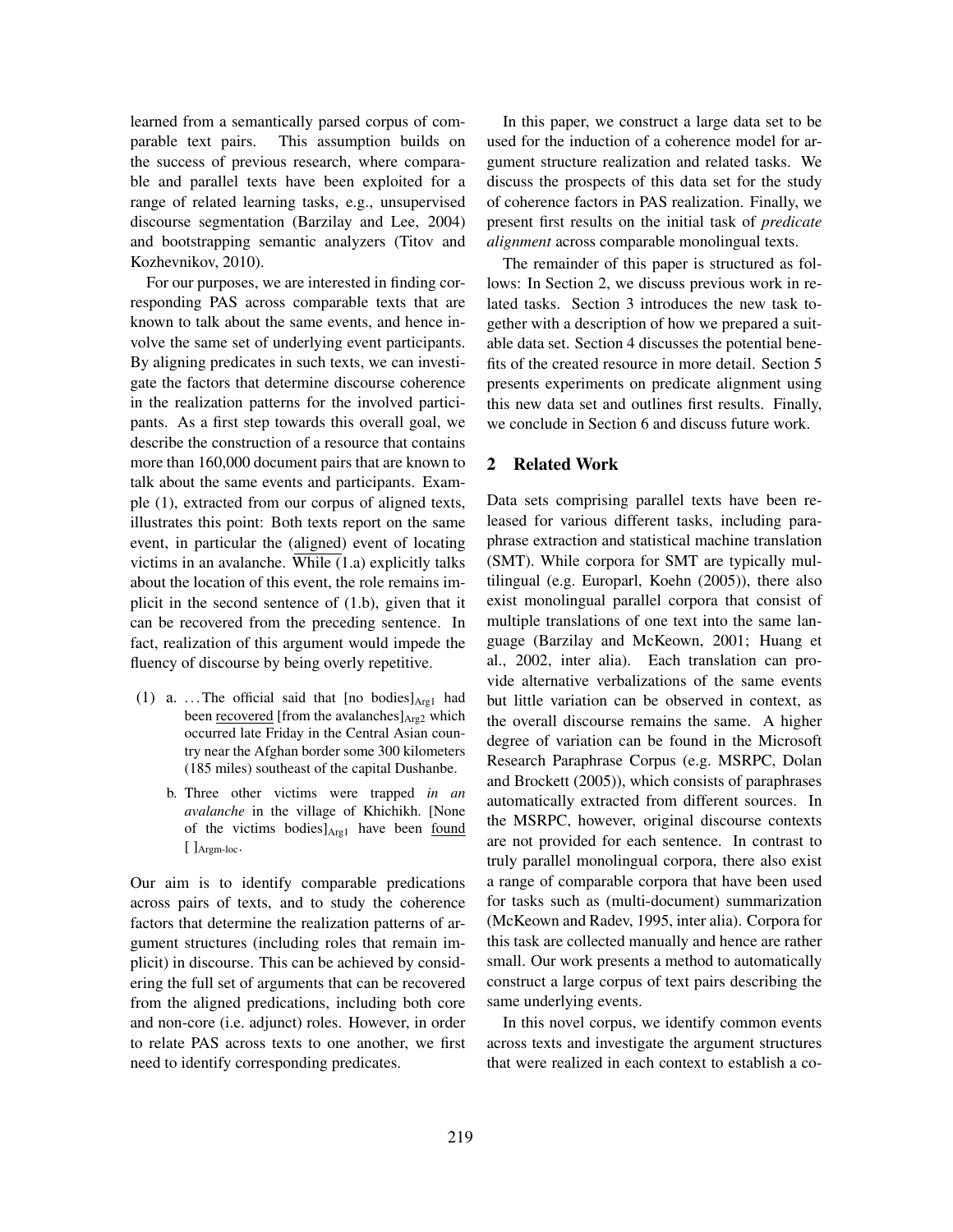herent discourse. Different aspects related to this setting have been studied in previous work. For example, Filippova and Strube (2007) and Cahill and Riester (2009) examine factors that determine constituent order and Belz et al. (2009) study the conditions for the use of different types of referring expressions. The specific set-up we examine allows us to further investigate the factors that govern the *non-realization* of an argument position, as a special form of coherence inducing element in discourse. As in the aforementioned work, we are specifically interested in the generation of coherent discourses (e.g. for summarization). Yet, our work also complements research in discourse analysis. A recent example for such work is the Semeval 2010 Task 10 (Ruppenhofer et al., 2010), which aims at linking events and their participants in discourse. The provided data sets for this task, however, are critically small (438 train and 525 test sentences). Eventually, the corpus we present in this paper could also be beneficial for data-driven approaches to role linking in discourse.

# 3 A Corpus for Aligning Predications across Comparable Texts

Our aim is to construct a corpus of comparable texts that can be assumed to be about the same events, but include variation in textual presentation. This requirement fits well with the news domain, for which we can trace varying textual sources for the same underlying events.

The English Gigaword Fifth Edition (Parker et al., 2011) corpus (henceforth just *Gigaword*) is one of the largest corpus collections for English. It comprises a total of 9.8 million newswire articles from seven distinct sources. For construction of our corpus we make use of all combinations of agency pairs in Gigaword.

### 3.1 Corpus Creation

In order to extract pairs of articles describing the same news event, we implemented the pairwise similarity method presented by Wubben et al. (2009). The method is based on measuring word overlap in news headlines, weighting each word by its TF\*IDF score to give a higher impact to words occurring with lower frequency. As our focus is to provide

a high-quality data set for predicate alignment and follow-up tasks, we impose an additional date constraint to favor precision over recall. We apply this constraint by requiring a pair of articles to be published within a two-day time frame in order to be considered as pairs of comparable news items.

Following this two-step procedure, we extracted a total of 167,728 document pairs, an overall collection of 50 million word tokens. We inspected about 100 randomly selected document pairs and found only two of them describing different events. This is in line with the results of Wubben et al. who reported a precision of 93% without explicitly imposing a date constraint. Overall, we found that most text pairs share a high degree of similarity and vary only in length (up to 7.564 words with a mean and median of 301 and 213 words, respectively) and detail. Closer examination of a development set of 10 document pairs (described below) revealed that we can indeed find multiple cases where roles are not locally filled in predicate argument structures. We show instances of this phenomenon, in which aligned PAS help to resolve implicit role references, in Section 4.

#### 3.2 Gold Standard Annotation

We pre-processed all texts using MATE tools (Bohnet, 2010; Björkelund et al., 2010), a pipeline of natural language processing modules including a state-of-the-art semantic role labeler that computes Prop/NomBank annotations (Palmer et al., 2005; Meyers et al., 2008). The output was used to provide pre-labeled verbal and nominal predicates for annotation. We asked two students<sup>1</sup> to tag alignments of corresponding predicates in 70 text pairs derived from the created corpus. All document pairs were randomly chosen from the AFP and APW sections of Gigaword with the constraint that each text consists of 100 to 300 words<sup>2</sup>. We chose this constraint as longer text pairs contain a high number of unrelated predicates, making this task difficult to manage for the annotators.

Sure and possible links. Following standard practice in word alignment tasks (cf. Cohn et al. (2008))

<sup>&</sup>lt;sup>1</sup>Both annotators are students in Computational Linguistics, one undergraduate (A) and one postgraduate (B) student.

<sup>&</sup>lt;sup>2</sup>This constraint is satisfied by  $75.3\%$  of the documents.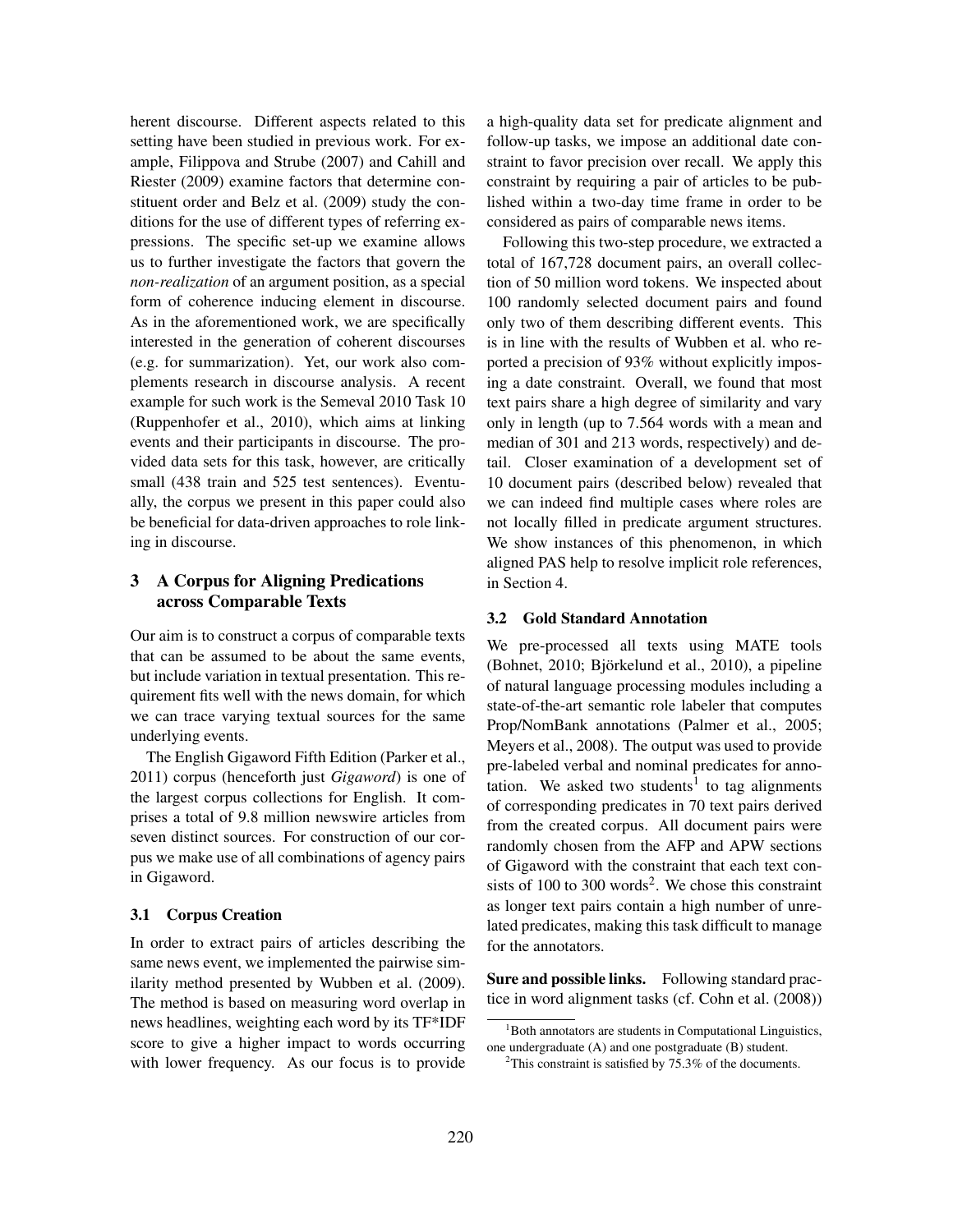the annotators were instructed to distinguish between *sure* (S) and *possible* (P) alignments, depending on how certainly, in their opinion, two predicates (including their arguments) describe the same event. The following examples show cases of predicate pairings marked as sure (S link) (2) and as possible (P link) alignments (3):

- (2) a. The regulator ruled on September 27 that Nasdaq too was qualified to bid for OMX  $[...]^3$ 
	- b. The authority  $[...]$  had already approved a similar application by Nasdaq.<sup>4</sup>
- (3) a. Myanmar's military government said earlier this year it has released some 220 political prisoners  $[\dots]^5$ 
	- b. The government has been regularly releasing members of Suu Kyi's National League for Democracy party  $[...]$ <sup>6</sup>

Replaceability. As a guideline for deciding whether two predicates are to be aligned, the annotators were given the following two criteria: 1) whether the predicates are replaceable in a given context and 2) whether they share (potentially implicit) arguments.

Missing context. In case one text does not provide enough context to decide whether two predicates in the paired documents refer to the same event, an alignment should not be marked as sure.

Similar predicates. Annotators were told explicitly that sure links can be used even if two predicates are semantically different but have the same meaning in context. Example (4) illustrates such a case:

(4) a. The volcano roared back to life two weeks ago. b. It began erupting last month.

1-to-1 vs. n-to-m. We asked the annotators to find as many 1-to-1 correspondences as possible and to prefer 1-to-1 matches over n-to-m alignments. In case of multiple mentions (cf. Example (5)) of the same event, we further asked the annotators to provide only one S link per predicate and mark remaining cases as P links. If possible, the S link should be used for the pairing of PAS with the highest information overlap (e.g. "perform $_{a3}$ "–"perform $_{b2}$ " in (5)). If there is no difference in information overlap, the predicate pair that occurs first in both texts should be marked as a sure alignment (e.g. "sing $a_1$ "-"perform $_{b1}$ " in (5)). The intuition behind this guideline is that the first mention introduces the actual event while later mentions just (co-)refer or add further information.

- (5) a. Susan Boyle said she will  $\text{sing}_{a1}$  in front of Britain's Prince Charles  $(\ldots)$  "It's going to be a privilege to be performing $_{a2}$  before His Royal Highness," the singer said  $(\dots)$  British copyright laws will allow her to perform $_{a3}$  the hit in front of the prince and his wife.<sup>7</sup>
	- b. British singing sensation Susan Boyle is going to perform $_{b1}$  for Prince Charles  $(\dots)$  The show star will perform $_{b2}$  her version of Perfect Day for Charles and his wife Camilla.<sup>8</sup>

#### 3.3 Development and Evaluation Data Sets

In total, the annotators (A/B) aligned 487/451 sure and 221/180 possible alignments with a Kappa score (Cohen, 1960) of 0.86. Following Brockett (2007), we computed agreement on labeled annotations, including unaligned predicate pairs as an additional *null* category. For the construction of a gold standard, we merged the alignments from both annotators by taking the union of all possible alignments and the intersection of all sure alignments. Cases which involved a sure alignment on which the annotators disagreed were resolved in a group discussion with the first author. We split the final corpus into a development set of 10 document pairs and a test set of 60 document pairs.

Table 1 summarizes information about the resulting annotations in the development and test sets, respectively. It gives information about the paired texts (PT): number of predicates marked in preprocessing (nouns and verbs), the set of manual predicate alignments (PA): sure and possible, as well as information about whether they were annotated for predicates of the same PoS (N,V) or lemma.

Finally, as a rough indicator for diverging argument structures captured in the annotated align-

<sup>&</sup>lt;sup>3</sup>Source document ID: AFP\_ENG\_20071112.0235

<sup>4</sup>Source document ID: APW ENG 20071112.0645

<sup>&</sup>lt;sup>5</sup>Source document ID: AFP\_ENG\_20020301.0041

<sup>6</sup>Source document ID: APW ENG 20020301.0132

<sup>&</sup>lt;sup>7</sup>Source document ID: AFP\_ENG\_20101102.0028

<sup>8</sup>Source document ID: APW ENG 20101102.0923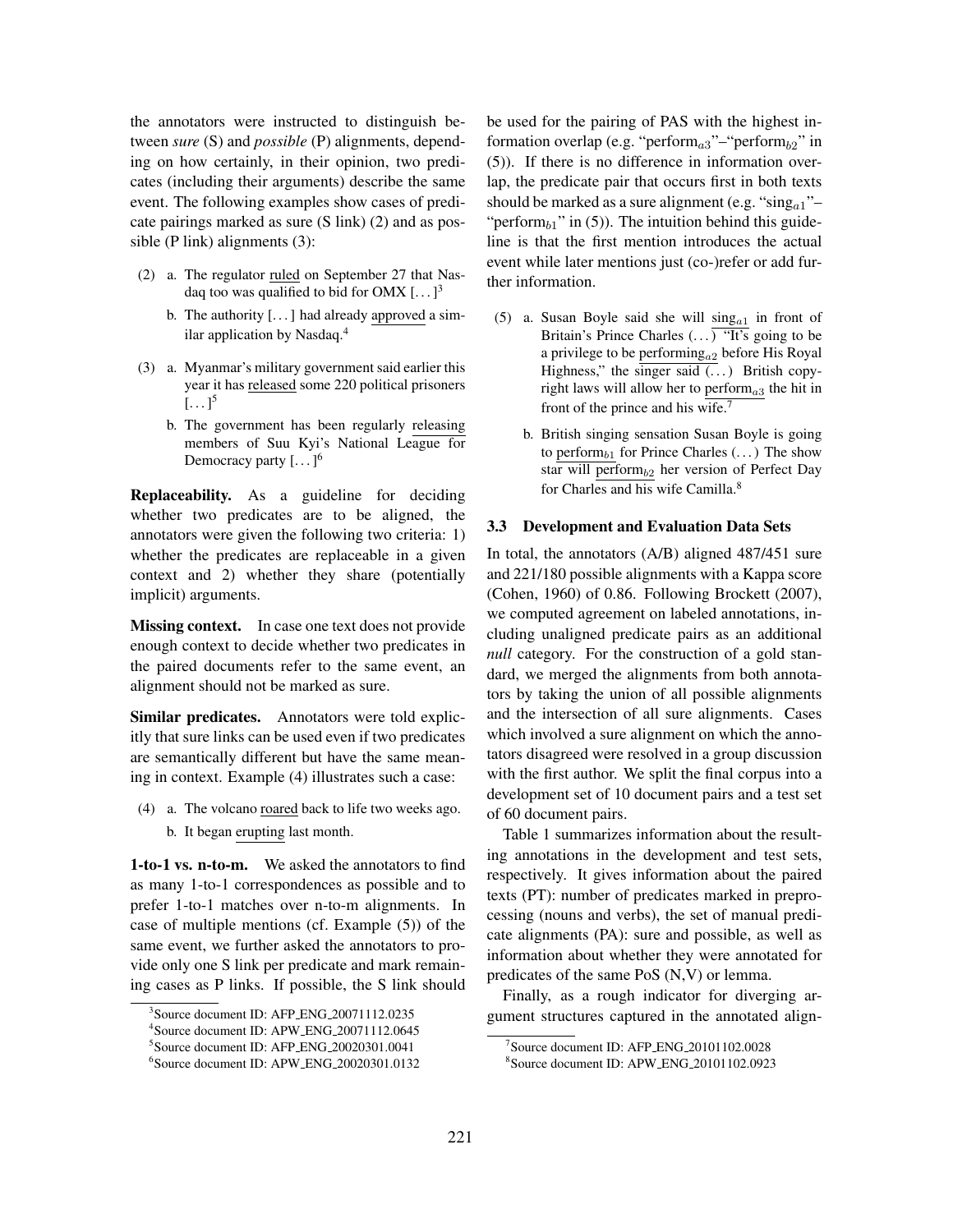| Dev Set                              | <b>Test Set</b> |
|--------------------------------------|-----------------|
| 10                                   | 60              |
| 395                                  | 3,453           |
| 168                                  | 1,531           |
| 227                                  | 1,922           |
| 3.9(35)                              | 7.4(446)        |
| poss. PA/PT: avg. (total)<br>4.8(43) | 6.0(361)        |
| 88.5% (24/42)                        | 82.4% (242/423) |
| 53.8% (42)                           | 47.5% (383)     |
| $30.8\%$ (24)                        | 39.7% (320)     |
|                                      |                 |

Table 1: Information on Paired Texts (PT) and manual Predicate Alignments (PA) in development and test set

ments, we analyzed the number of PAs that involve a different number of arguments.

# 4 Potential of Aggregation

In this section, we analyze the predicate alignments in our manually annotated data set, to illustrate the potential of aggregating corresponding PAS across comparable texts.

We are particularly interested in cases of nonrealization of arguments, and thus take a closer look at alignments involving roles that are not filled in their local PAS. We extract a subset of such cases by extracting pairs of aligned predicates that contain a different number of realized arguments. We deliberately focus on the more restricted core roles in this exposition, but will consider the full range of roles for developing a comprehensive coherence model for argument structure realization.<sup>9</sup> Our selection of alignment examples is drawn from the development set.

The following excerpts are from a pair of comparable texts describing a news report on Chadian refugees crossing into Nigeria:

- (6) a. The Chadians said [they] $_{\text{Arg0}}$  had fled [ ] $_{\text{Arg1}}$  in fear of their lives.<sup>10</sup>
	- b. The United Nations says [some  $20,000$  refugees] $_{\text{Arg}}$  have fled [into Cameroon]<sub>Arg1</sub>.<sup>11</sup>

In both examples, the Arg0 role of the predicate fled is filled, but Arg1 has not been realized in (6.a). Note that the sentence is still part of a coherent discourse as fillers for the omitted role can be inferred from the preceding discourse context. Aggregating the aligned PAS presents an effective means to identify such appropriate fillers.

Example (7) presents another text pair, reporting on elections in Iraq, in which role realizations differ for the same hold event.

- (7) a. He said  $(\dots)$  [elections] $_{\text{Arg1}}$  will be held [ ] $_{\text{Arg0}}$ to form a government.<sup>12</sup>
	- b. The president (...) said Wednesday [his country]<sub>Arg0</sub> will definitely hold [elections] $_{\text{Arg1}}$  in 2004.<sup>13</sup>

Here, the changes in argument realization go along with a diathesis alternation, while the pair in (6) exemplifies a case of lexical licensing for omission of a role. $14$ 

Example (8.b) illustrates a case in which the Arg1 of a decline event is involved in a preceding predication (*rise*) and thus has already been overtly realized. The constructional properties of the subsequent predicates *decline* as a participle and noun, respectively, are more adverse to overt realization of the Arg1 role. Suppression of Arg1 in such cases yields a much more coherent discourse as compared to their realization. This is brought out by the constructed examples in (a'/b'), which are both highly repetitive.

- (8) a. The closely watched [index] $_{Arg1}$  rose to 93.7 ... after declining for ... months.<sup>15</sup>
	- a'. ? . . . after the index declining for . . . months.
	- b. Consumer confidence rose . . . following three months of dramatic <u>decline</u> [ ]<sub>Arg1</sub>.<sup>16</sup>
	- b'. ? ... following three months of dramatic decline [of consumer confidence] $_{\text{Arg1}}$ .

As showcased by the previous examples, the decision on whether to realize a role filler in a local PAS can be rather complex. Obviously, the

<sup>&</sup>lt;sup>9</sup>Accordingly, the number of PAs involving diverging role realizations in Table 1 is strongly underestimated.

<sup>&</sup>lt;sup>10</sup>Source document ID: AFP\_ENG\_20080205.0230

<sup>&</sup>lt;sup>11</sup>Source document ID: APW\_ENG\_20080206.0766

<sup>&</sup>lt;sup>12</sup> Source document ID: AFP\_ENG\_20031015.0353

<sup>13</sup>Source document ID: APW ENG 20031015.0236

<sup>14</sup>These different configurations are termed *constructional* vs. *lexical licensors* in the SemEval 2010 Task 10 (Ruppenhofer et al., 2010).

<sup>&</sup>lt;sup>15</sup> Source document ID: AFP\_ENG\_20011228.0365

<sup>16</sup>Source document ID: APW ENG 20011228.0572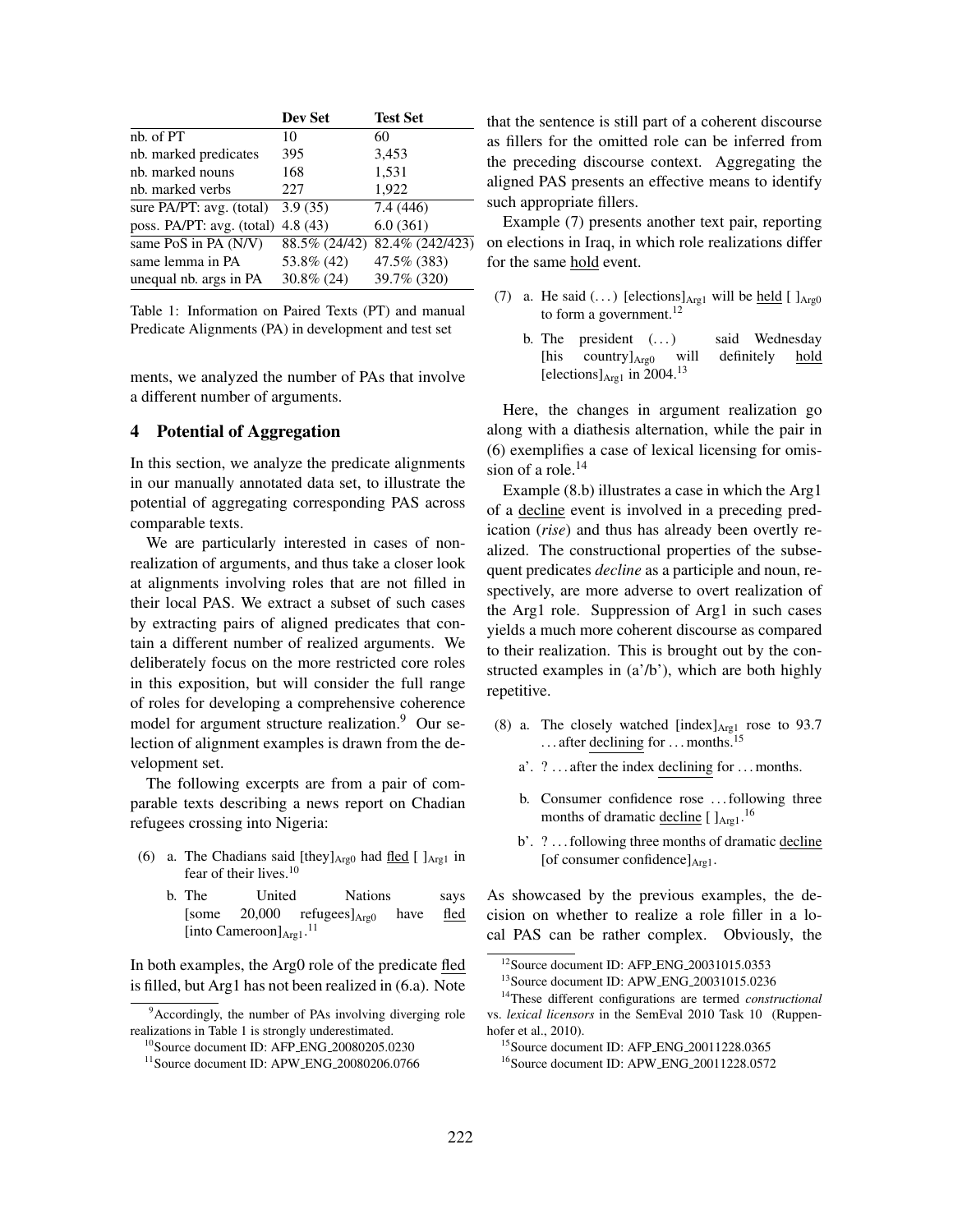

Figure 1: The predicates of two sentences (white: "The company has said it plans to restate its earnings for 2000 through 2002."; gray: "The company had announced in January that it would have to restate earnings (. . . )") from the Microsoft Research Paragraph Corpus are aligned by computing clusters with minimum cuts.

above instances do not provide exhaustive information for grounding all such decisions. A comprehensive model of discourse coherence will need to estimate the argument realization potential of different predicates and roles from larger corpora. But as can be seen from the discussed examples, training a semantic model with suitable discourse features on all predicate argument structures in a large corpus such as ours will provide indicative range of realization decisions.

# 5 Experiments

This section presents an initial experiment using an unsupervised graph-based clustering method for the task of aligning predicates across comparable texts. We describe the alignment model, two baselines as well as the experimental setting and results.<sup>17</sup>

# 5.1 Clustering Model

Similarity Measures. We define a number of similarity measures between predicates, which make use of complementary lexical information. One source of information are token-based frequency counts, which we compute over all documents from the AFP and APW sections of Gigaword<sup>18</sup>. Given two lemmatized predicates and their respective PAS, we employ the following four similarity

measures: Similarity in WordNet  $(\text{sim}_{WN})$  and Verb-Net ( $\text{sim}_{VN}$ ), distributional similarity ( $\text{sim}_{Dist}$ ) and bag-of-word similarity of arguments  $(\text{sim}_{\text{A} \text{rgs}})$ . The first three measures are type-based, whereas the latter is token-based.

Graph Representation. The input for graph clustering is a bi-partite graph representation for pairs of texts to be predicate-aligned. In this graph, each node represents a PAS that was assigned during preprocessing (cf. Section 3). Edges are inserted between pairs of predicates that are from two distinct texts. A weight is assigned to each edge by a combination of the introduced similarity measures.

Clustering algorithm. The graph clustering method uses minimum cuts (or *Mincuts*) in order to partition the bipartite text graph into clusters of aligned predicates. Each Mincut operation divides a graph into two disjoint sub-graphs, such that the sum of weights of removed edges will be minimal. As the goal is to induce clusters consisting of pairs of similar predicates, a maximum number of two nodes per cluster is set as stopping criterion. We apply Mincut recursively to the input graph and resulting sub-graphs until we reach the stopping criterion. Figure 1 shows an example of a graph clustered by the Mincut approach.

## 5.2 Setting

We perform evaluations of the graph-based alignment model (henceforth called Clustering) on the

<sup>&</sup>lt;sup>17</sup>The technicalities of this model, including detailed definitions of the similarity measures, are described elsewhere (manuscript, under submission).

<sup>&</sup>lt;sup>18</sup>These sections make up 56.6% of documents in Gigaword.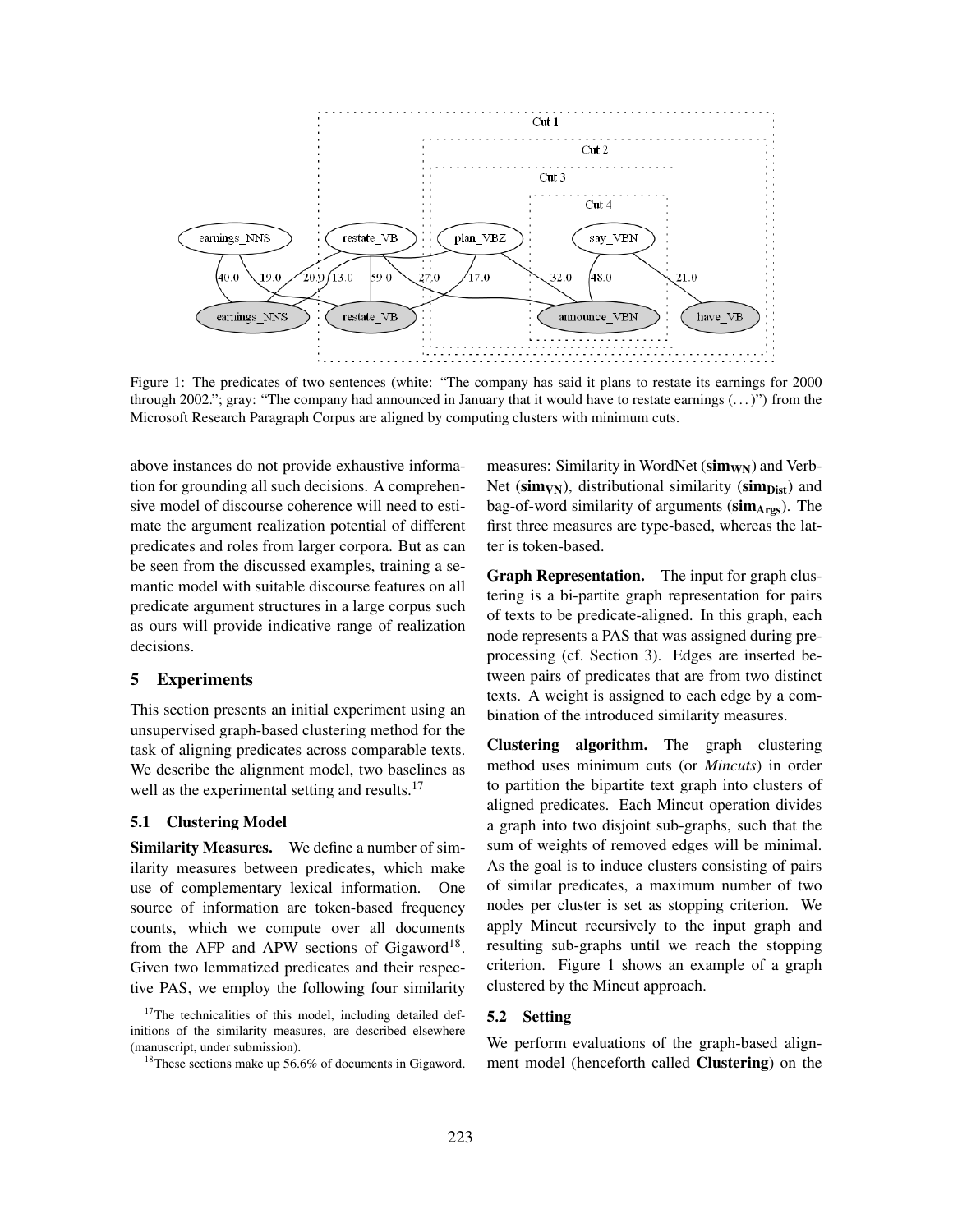task of inducing predicate alignments across comparable monolingual texts. We evaluate on the manually annotated gold alignments in the test data set described in Section 3.2.

Parameter Tuning. As the graph representation becomes rather inefficient to handle using edges between all predicate pairs, we use the development set of 10 text pairs to estimate a threshold for adding edges. We found the best similarity threshold to be an edge weight of 2.5. Note that the edge weights are calculated as a weighted linear combination of four different similarity measures. Subsequently, we also tune the weighting scheme for similarity measures on the development set. We found the best performing combination of weights to be 0.09, 0.19, 0.48 and 0.24 for sim<sub>WN</sub>, sim<sub>VN</sub>, sim<sub>Dist</sub> and sim<sub>Args</sub>, respectively.

Baselines. A simple baseline for this task is to align all predicates whose lemmas are identical (SameLemma). As a more sophisticated baseline, we make use of alignment tools commonly used in statistical machine translation (SMT). We train our own word alignment model using the state-of-the-art tool Berkeley Aligner (Liang et al., 2006). As word alignment tools require pairs of sentences as input, we first extract paraphrases for this baseline using a re-implementation of the paraphrase detection system by Wan et al. (2006). In the following sections, we abbreviate this model as WordAlign.

# 5.3 Results

Following Cohn et al. (2008) we measure precision as the number of predicted alignments also annotated in the gold standard divided by the total number of predictions. Recall is measured as the number of correctly predicted *sure* alignments devided by the total number of sure alignments in the gold standard. We subsequently compute the  $F_1$ -score as the harmonic mean between precision and recall.

Table 2 presents the results for our model and the two baselines. From all four approaches, WordAlign performs worst. We identify two main reasons for this: On the one hand, the paraphrase detection does not perform perfectly. Hence, the extracted sentence pairs do not always contain gold alignments. On the other hand, even sentence pairs that contain gold alignments are generally less paral-

|                   | Precision | Recall   | F1       |
|-------------------|-----------|----------|----------|
| WordAlign         | $19.7\%$  | $15.2\%$ | $17.2\%$ |
| <b>SameLemma</b>  | $40.3\%$  | 60.3%    | $48.3\%$ |
| <b>Clustering</b> | $59.7\%$  | 50.7%    | 54.8%    |

Table 2: Results for all models on our test set; significant improvements  $(p<0.005)$  over the results given in each previous line are marked in bold face.

lel compared to a typical SMT setting, which makes them harder to align.

We observe that the majority of all sure alignments (60.3%) can be retrieved by applying the SameLemma model, yet at a low precision (40.3%). While the **Clustering** model only recalls 50.7% of all cases, it clearly outperforms SameLemma in terms of precision (+19.4% points), an important factor for us as we plan to use the alignments in subsequent tasks. With 54.8%, Clustering also achieves the best overall  $F_1$ -score. We computed statistical significance of result differences with a paired t-test (Cohen, 1995), yielding significance at the 99.5% level for precision and  $F_1$ -score.

#### 5.4 Analysis of Results

We perform an analysis of the output of the **Clus**tering model on the development set to categorize correct and incorrect alignment decisions.<sup>19</sup> In total, the model missed 13 out of 35 sure alignments (*Type I errors*) and predicted 23 alignments not annotated in the gold standard (*Type II errors*). Six Type I errors (46%) occurred when the lemma of an affected predicate occurred more than once in a text and the model missed the correct link. Vice versa, we find 18 Type II errors (78%) that were made because of a high predicate similarity despite low argument overlap. An example is given in (9).

- (9) a. The US alert  $(\dots)$  followed intelligence reports that  $\ldots^{20}$ 
	- b. The Foreign Ministry announcement called on Japanese citizens to be cautious  $\dots$ <sup>21</sup>

While argument overlap itself can be low even for correct alignments, the results clearly indicate that

<sup>&</sup>lt;sup>19</sup>We decided to leave the test set untouched for further experiments. Due to parameter tuning, the results on the development set also provide us with an upper bound of the proposed model.  $^{20}$ Source document ID: AFP ENG 20101004.0367

<sup>&</sup>lt;sup>21</sup> Source document ID: APW\_ENG\_20101004.0207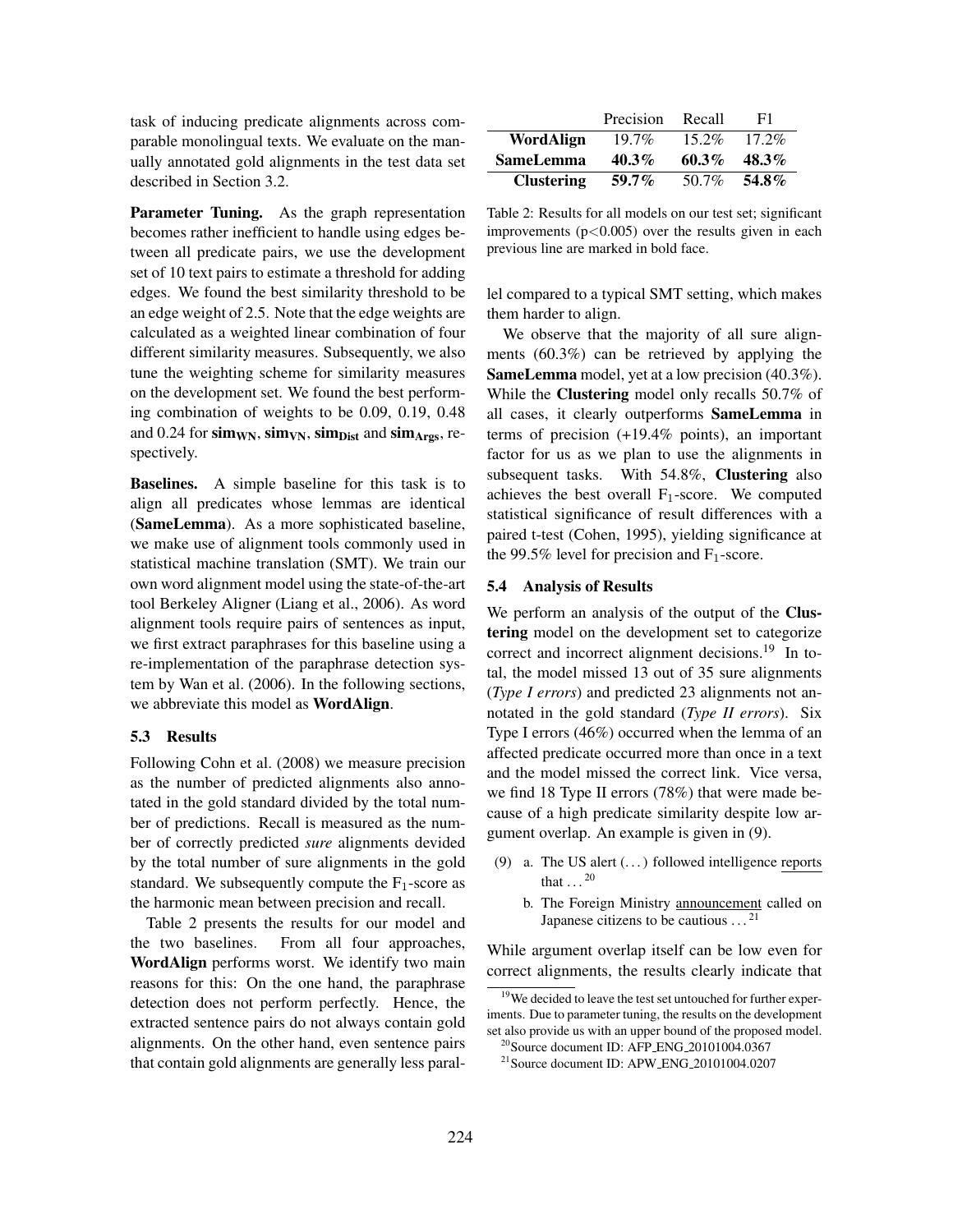a better integration of context is necessary: Example (10.a) illustrates a case in which the agent of a warning event is not realized. Here, contextual information is required to correctly align it to one of the warning events in (10.b). This involves inference beyond the local PAS.

- (10) a. The US alert  $(\dots)$  is one step down from a full [travel] $_{\text{Arg1}}$  warning [ ] $_{\text{Arg0}}$ .<sup>20</sup>
	- b. Japan has issued a travel alert . . . (which) follows similar warnings [from American and British authorities] $\overline{A_{rg0}}$ . (...) An official said it was highly unusual for  $[Tokyo]_{Arg0}$ to issue such a warning  $\dots$ <sup>21</sup>

On the positive side, Clustering achieves a precision of 61.4% and a recall of 65.7% on the development set. Example (11) shows a correctly aligned PAS pair that involves non-realized arguments:

- (11) a. . . . the Governing Council has established [a committee] $_{\text{Arg0}}$  to draft [a constitution] $_{\text{Arg1}}$ .<sup>22</sup>
	- b. A .. resolution calls on the Governing Council for elections and the drafting  $\int_{Arg0}$ [of a new constitution] $_{\text{Arg1}}$ .<sup>23</sup>

In (11.a), the follow-up sentences will refer back to the committee that will draft the new Iraqi constitution, hence the institution has to be introduced in the discourse at this point. In contrast, excerpt (11.b) is the last sentence of a news report. Since it presents a summary, introducing new (omissible) entities at this point would not concord with general coherence principles.

## 6 Conclusion

In this paper, we presented a novel corpus of comparable texts that provides full discourse contexts for alternative verbalizations. The motivation for the construction of this corpus is to acquire empirical data for studying discourse coherence factors related to argument structure realization. A special phenomenon we are interested in are discourse-related factors that license the omission of argument roles.

Our data set satisfies two conditions that are essential for the purported task: the texts are about the same events and constitute alternative verbalizations. Selected from the Gigaword corpus, the documents pertain to the news domain, and satisfy the further constraint that we have access to the full surrounding discourse context. The constructed corpus could thus be profitable for a range of other tasks that need to investigate factors for knowledge aggregation, such as summarization, or inference in discourse, such as textual entailment.

In total, we derived more than 160,000 document pairs from all pairwise combinations of newswire sources in the English Gigaword Fifth Edition. Using a subset of these pairs, we constructed a development and an evaluation data set with gold alignments that relate predications with (possibly partial) PAS correspondence. We established that the annotation task, while difficult, can be performed with good inter-annotator agreement ( $\kappa$  at 0.86).

We presented first experiments on the task of automatically predicting predicate alignments. This step is essential to gather empirical evidence of different PAS realizations for the same event, given varying discourse contexts. Analysis of the data shows that the aligned predications capture a wide variety of sources and variations of coherence effects, including constructional, lexical and discourse phenomena.

In future work, we will enhance our model by incorporating more refined semantic similarity measures including discourse-based criteria for establishing cross-document alignments. Given that our data set includes sets of aligned documents from several newswire sources, we will explore transitivity constraints across multiple document pairs in order to further enhance the precision of the alignment model. We will then proceed to the ultimate aim of our work: the development of a coherence model for argument structure realization, including the design of an appropriate task and evaluation setting.

#### Acknowledgements

We are grateful to the Landesgraduiertenförderung Baden-Württemberg for funding within the research initiative "Coherence in language processing" of Heidelberg University. We thank Danny Rehl and Lukas Funk for annotation and Kathrin Spreyer, Tae-Gil Noh and Carina Silberer for helpful discussion.

 $22$ Source document ID: AFP\_ENG\_20031015.0353

<sup>23</sup>Source document ID: APW ENG 20031015.0236.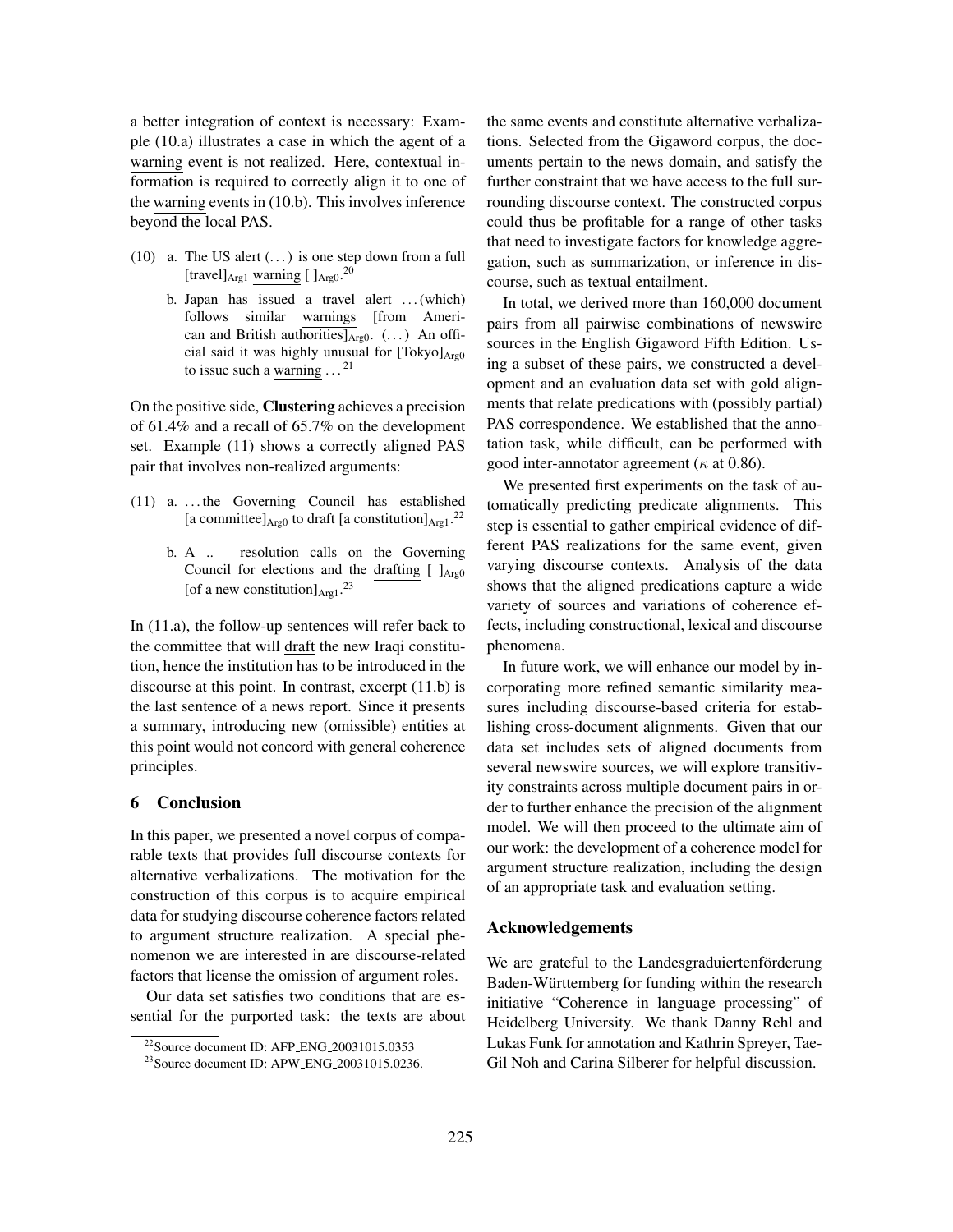## References

- Regina Barzilay and Mirella Lapata. 2008. Modeling local coherence: An entity-based approach. *Computational Linguistics*, 34(1):1–34.
- Regina Barzilay and Lillian Lee. 2004. Catching the drift: Probabilistic content models, with applications to generation and summarization. In *Proceedings of the Human Language Technology Conference of the North American Chapter of the Association for Computational Linguistics,* Boston, Mass., 2–7 May 2004, pages 113–120.
- Regina Barzilay and Kathleen R. McKeown. 2001. Extracting paraphrases from a parallel corpus. In *Proceedings of the 39th Annual Meeting of the Association for Computational Linguistics,* Toulouse, pages 50–57.
- Anja Belz, Eric Kow, Jette Viethen, and Albert Gatt. 2009. The grec main subject reference generation challenge 2009: overview and evaluation results. In *Proceedings of the 2009 Workshop on Language Generation and Summarisation*, pages 79–87.
- Anders Björkelund, Bernd Bohnet, Love Hafdell, and Pierre Nugues. 2010. A high-performance syntactic and semantic dependency parser. In *Coling 2010: Demonstration Volume*, pages 33–36, Beijing, China, August. Coling 2010 Organizing Committee.
- Bernd Bohnet. 2010. Top accuracy and fast dependency parsing is not a contradiction. In *Proceedings of the 23rd International Conference on Computational Linguistics (Coling 2010)*, pages 89–97, Beijing, China, August. Coling 2010 Organizing Committee.
- Chris Brockett. 2007. *Aligning the RTE 2006 Corpus*. Microsoft Research.
- Aoife Cahill and Arndt Riester. 2009. Incorporating information status into generation ranking. In *Proceedings of the Joint Conference of the 47th Annual Meeting of the ACL and the 4th International Joint Conference on Natural Language Processing of the AFNLP*, pages 817–825, Suntec, Singapore, August. Association for Computational Linguistics.
- Jacob Cohen. 1960. A coefficient of agreement for nominal scales. *Educational and Psychological Measurement*, 20:37–46.
- Paul R. Cohen. 1995. *Empirical methods for artificial intelligence*. MIT Press, Cambridge, MA, USA.
- Trevor Cohn, Chris Callison-Burch, and Mirella Lapata. 2008. Constructing Corpora for Development and Evaluation of Paraphrase Systems. 34(4).
- William B. Dolan and Chris Brockett. 2005. Automatically constructing a corpus of sentential paraphrases. In *Proceedings of the Third International Workshop on Paraphrasing*.
- Katja Filippova and Michael Strube. 2007. Generating constituent order in German clauses. In *Proceedings of the 45th Annual Meeting of the Association for Computational Linguistics,* Prague, Czech Republic, 23–30 June 2007, pages 320–327.
- Charles J. Fillmore, Christopher R. Johnson, and Miriam R.L. Petruck. 2003. Background to FrameNet. *International Journal of Lexicography*, 16.3:235–250.
- Barbara J. Grosz, Aravind K. Joshi, and Scott Weinstein. 1995. Centering: A framework for modeling the local coherence of discourse. *Computational Linguistics*, 21(2):203–225.
- Shudong Huang, David Graff, and George Doddington. 2002. *Multiple-Translation Chinese Corpus*. Linguistic Data Consortium, Philadelphia.
- Philipp Koehn, 2005. *Europarl: A parallel corpus for statistical machine translation*, volume 5, pages 79– 86.
- Percy Liang, Benjamin Taskar, and Dan Klein. 2006. Alignment by agreement. In *North American Association for Computational Linguistics (NAACL)*, pages 104–111.
- William C. Mann and Sandra A. Thompson. 1988. Rhetorical structure theory. Toward a functional theory of text organization. *Text*, 8(3):243–281.
- Kathleen R. McKeown and Dragomir Radev. 1995. Generating summaries of multiple news articles. In *Proceedings of the 18th Annual International ACM-SIGIR Conference on Research and Development in Information Retrieval,* Seattle, Wash., 9–13 July 1995, pages 74–82. Reprinted in *Advances in Automatic Text Summarization*, Mani, I. and Maybury, M.T. (Eds.), Cambridge, Mass.: MIT Press, 1999, pp.381-389.
- Adam Meyers, Ruth Reeves, and Catherine Macleod. 2008. *NomBank v1.0*. Linguistic Data Consortium, Philadelphia.
- Martha Palmer, Daniel Gildea, and Paul Kingsbury. 2005. The proposition bank: An annotated corpus of semantic roles. *Computational Linguistics*, 31(1):71– 105.
- Robert Parker, David Graff, Jumbo Kong, Ke Chen, and Kazuaki Maeda. 2011. *English Gigaword Fifth Edition*. Linguistic Data Consortium, Philadelphia.
- Josef Ruppenhofer, Caroline Sporleder, Roser Morante, Collin Baker, and Martha Palmer. 2010. SemEval-2010 Task 10: Linking Events and Their Participants in Discourse. In *Proceedings of the 5th International Workshop on Semantic Evaluations*, pages 45–50, Uppsala, Sweden, July.
- Ivan Titov and Mikhail Kozhevnikov. 2010. Bootstrapping semantic analyzers from non-contradictory texts.